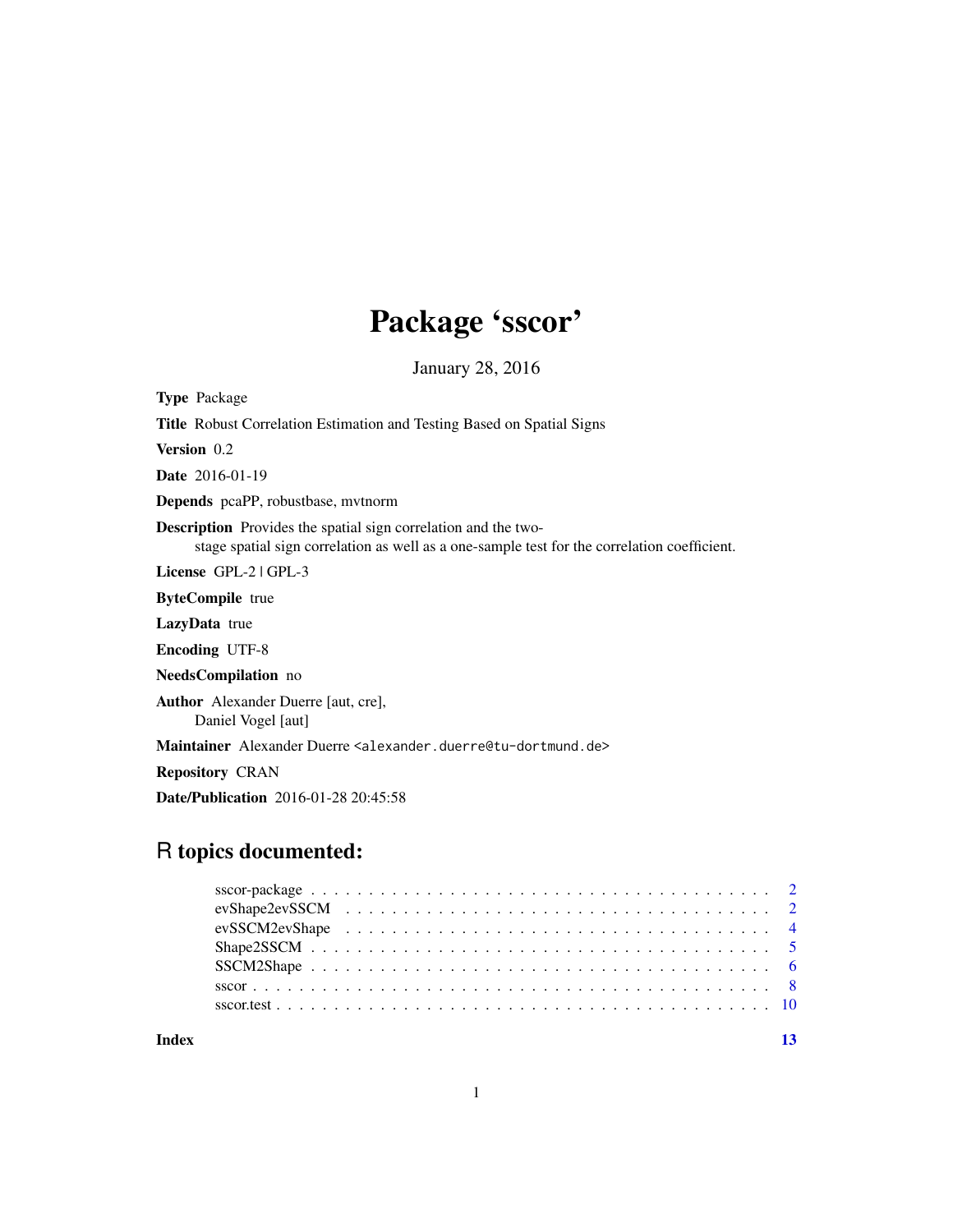<span id="page-1-0"></span>

#### Description

R functions for correlation estimation based on spatial signs. Including spatial sign correlation and two stage spatial sign correlation.

#### Details

| Package: | sscor           |
|----------|-----------------|
| Type:    | Package         |
| Version: | 0.1             |
| Date:    | 2015-4-22       |
| License: | $GPL-2$ $GPL-3$ |

#### Author(s)

Alexander Dürre, Daniel Vogel

Maintainer: Alexander Dürre <alexander.duerre@udo.edu>

#### References

Dürre, A., Vogel, D., Fried, R. (2015): Spatial sign correlation, *Journal of Multivariate Analyis*, vol. 135, 89–105. [arvix 1403.7635](http://arxiv.org/abs/1403.7635)

Dürre, A., Vogel, D. (2016): Asymptotics of the two-stage spatial sign correlation, *Journal of Multivariate Analyis*, vol. 144, 54–67. [arxiv 1506.02578](http://arxiv.org/abs/1506.02578)

Dürre, A., Tyler, D. E., Vogel, D. (2016): On the eigenvalues of the spatial sign covariance matrix in more than two dimensions, to appear in: *Statistics and Probability Letters*. [arvix 1512.02863](http://arxiv.org/abs/1512.02863)

<span id="page-1-1"></span>evShape2evSSCM *Calculation of the eigenvalues of the Spatial Sign Covariance Matrix*

# Description

evShape2evSSCM transforms the eigenvalues of the shape matrix of an elliptical distribution into that of the spatial sign covariance matrix.

#### Usage

evShape2evSSCM(evShape)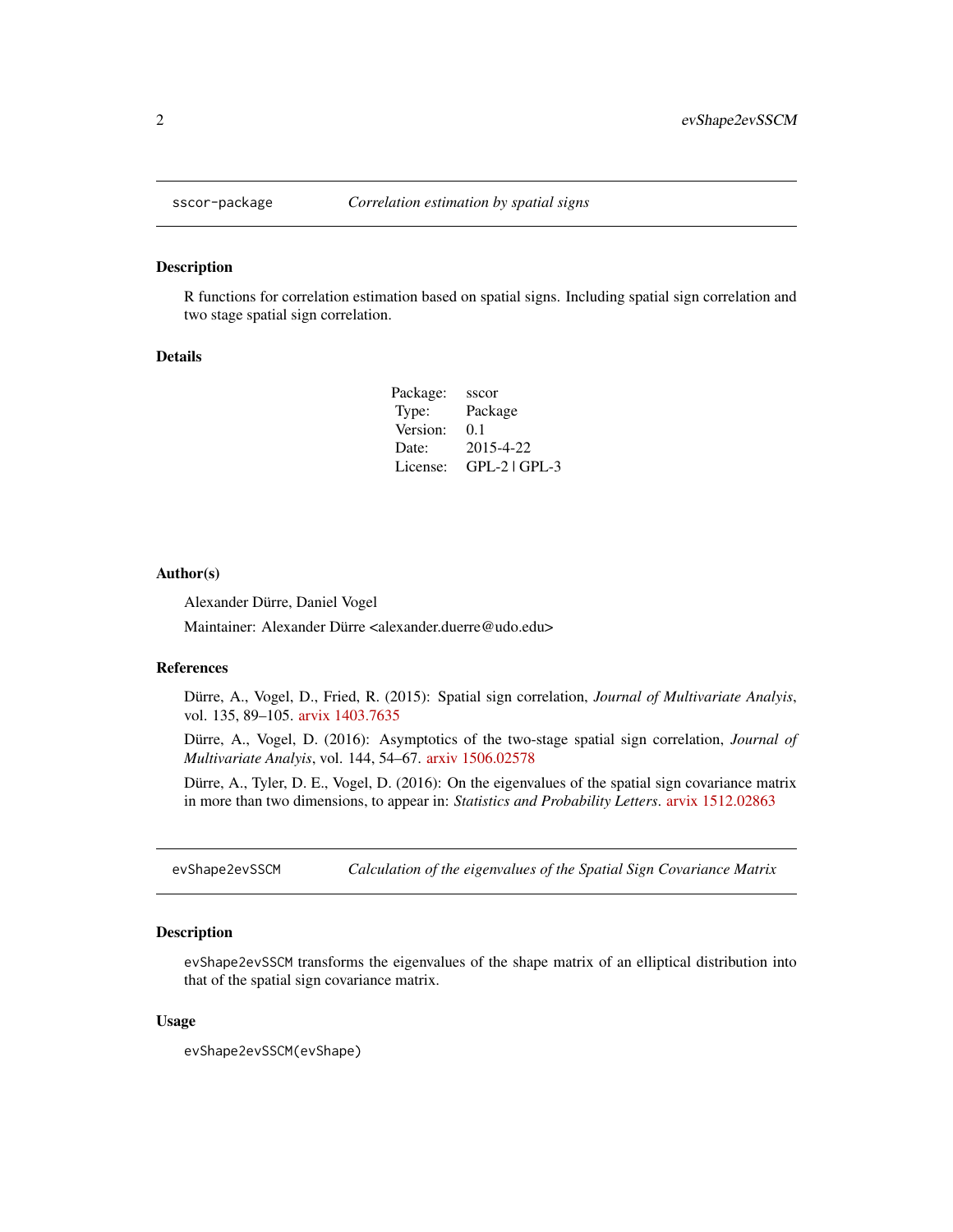#### <span id="page-2-0"></span>Arguments

evShape (required) p-dimensional numeric, representing the eigenvalues of the shape matrix.

#### Details

The eigenvalues of the SSCM can be calculated from the eigenvalues of the shape matrix by numerical evaluation of onedimensional integrals, see Proposition 3 of Dürre, Tyler, Vogel (2016). We use the substitution

$$
x = \frac{1+t}{1-t}
$$

and Gaussian quadrature with Jacobi polynomials up to order 500 and  $\beta = 0$  as well as  $\alpha = p/2-1$ , see chapter 2.4 (iv) of Gautschi (1997) for details.

The nodes and weights of the Gauss-Jacobi-quadrature are originally computed by the gaussquad package and saved in the file jacobiquad for faster computation.

### Value

p-dimensional numeric, representing the eigenvalues of the corresponding spatial sign covariance matrix.

### References

Dürre, A., Vogel, D., Fried, R. (2015): Spatial sign correlation, *Journal of Multivariate Analyis*, vol. 135, 89–105. [arvix 1403.7635](http://arxiv.org/abs/1403.7635)

Dürre, A., Tyler, D. E., Vogel, D. (2016): On the eigenvalues of the spatial sign covariance matrix in more than two dimensions, to appear in: *Statistics and Probability Letters*. [arvix 1512.02863](http://arxiv.org/abs/1512.02863)

Gautschi, W. (1997): *Numerical Analysis - An Introduction*, Birkhäuser, Basel.

Novomestky, F. (2013): gaussquad: Collection of functions for Gaussian quadrature. R package version 1.0-2.

#### See Also

Calculating the theoretical SSCM from the theoretical shape matrix [Shape2SSCM](#page-4-1)

#### Examples

```
# defining eigenvalues of the shape matrix
evShape <- seq(from=0,to=1,by=0.1)
# standardized to have sum 1
evShape <- evShape/sum(evShape)
# calculating the related eigenvalues of the SSCM
evSSCM <- evShape2evSSCM(evShape)
plot(evShape,evSSCM)
```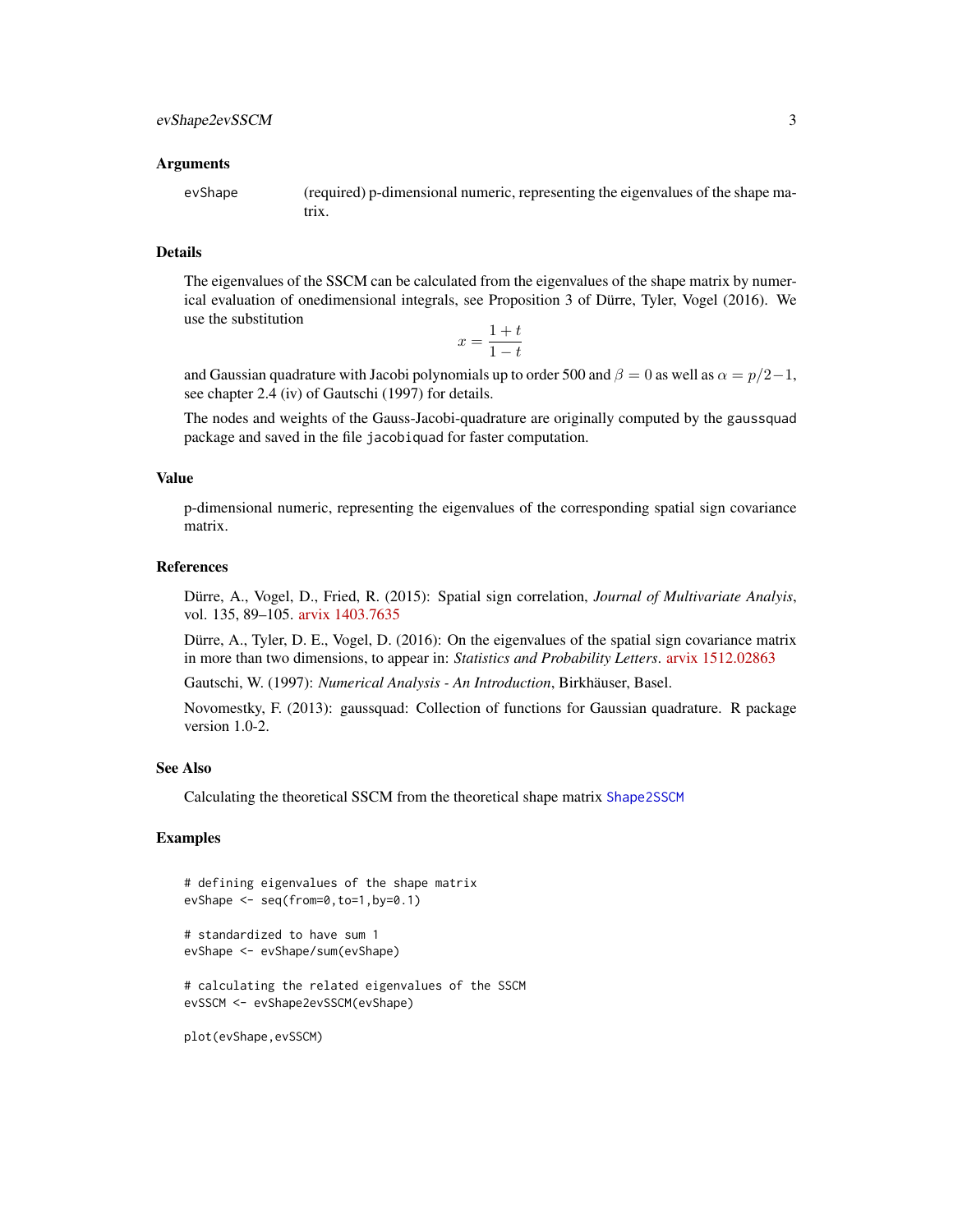```
# recalculate the eigenvalues of the shape matrix
evShape2 <- evSSCM2evShape(evSSCM)
# error is negligible
sum(abs(evShape-evShape2))
```
<span id="page-3-1"></span>evSSCM2evShape *Calculation of the eigenvalues of the shape matrix*

#### Description

evSSCM2evShape transforms the eigenvalues of the SSCM of an elliptical distribution into that of the shape matrix.

#### Usage

evSSCM2evShape(delta,tol=10^(-10),itermax=100)

#### Arguments

| delta   | (required) p-dimensional numeric representing the eigenvalues of the SSCM.                    |
|---------|-----------------------------------------------------------------------------------------------|
| tol     | (optional) numeric, defines the stopping rule of the approximation procedure,<br>see details. |
| itermax | (optional) numeric, defines the maximal number of iterations, see details.                    |

#### Details

The eigenvalues of the SSCM given that of the shape matrix can be calculated by evaluations of numerical integrals, see the help of [evShape2evSSCM](#page-1-1) or Dürre, Tyler, Vogel (2016). There is no expression for the inverse relationshop known. Though one can apply a fixed point iteration to get an approximation of the eigenvalues of the shape matrix. The iteration stops if either the maximal number of iterations is reached, which produces a warning, or if the error between the eigenvalues of the SSCM and the ones calculated from the actual fixed point iteration in L1 norm is smaller than the given tolerance. Since the mapping between the sets of eigenvalues is injective, see Dürre, Tyler, Vogel (2016), this gives a reasonable approximation of the eigenvalues of the shape matrix.

#### Value

p-dimensional numerical, representing the eigenvalues of the shape matrix. They are standardized to sum to 1.

# References

Dürre, A., Vogel, D., Fried, R. (2015): Spatial sign correlation, *Journal of Multivariate Analyis*, vol. 135, 89–105. [arvix 1403.7635](http://arxiv.org/abs/1403.7635)

Dürre, A., Tyler, D. E., Vogel, D. (2016): On the eigenvalues of the spatial sign covariance matrix in more than two dimensions, to appear in: *Statistics and Probability Letters*. [arvix 1512.02863](http://arxiv.org/abs/1512.02863)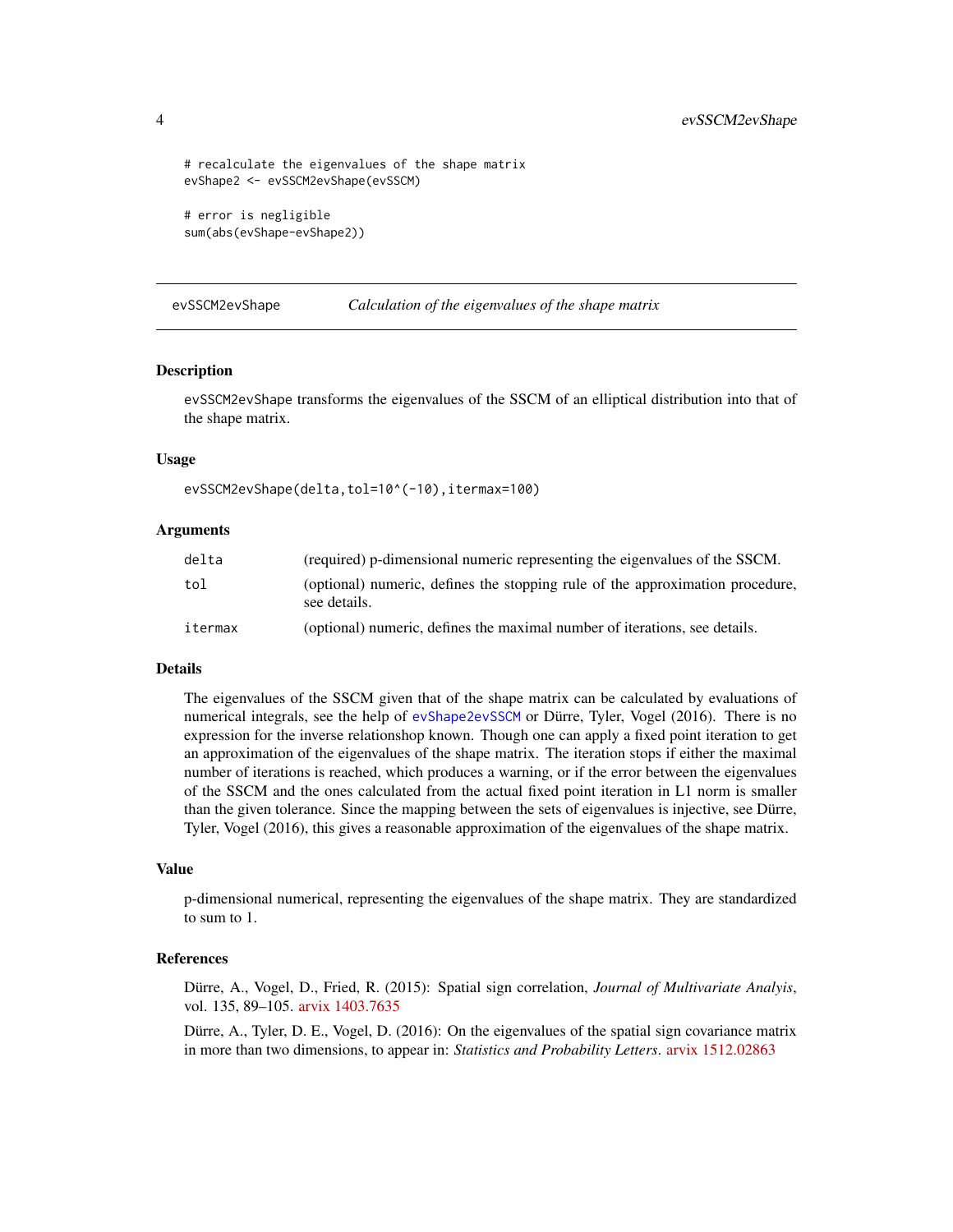### <span id="page-4-0"></span>Shape2SSCM 5

#### See Also

Calculating the theoretical shape from the theoretical SSCM [SSCM2Shape](#page-5-1)

Calculating the eigenvalues of the SSCM from the eigenvalues of the shape matrix [evShape2evSSCM](#page-1-1)

#### Examples

```
# defining eigenvalues of the shape matrix
evShape <- seq(from=0,to=1,by=0.1)
# standardized to have sum 1
evShape <- evShape/sum(evShape)
# calculating the related eigenvalues of the SSCM
evSSCM <- evShape2evSSCM(evShape)
plot(evShape,evSSCM)
# recalculate the eigenvalues of the shape matrix
evShape2 <- evSSCM2evShape(evSSCM)
# error is negligible
sum(abs(evShape-evShape2))
```
<span id="page-4-1"></span>

#### Shape2SSCM *Calculation of the Spatial Sign Covariance Matrix*

#### Description

Shape2SSCM transforms the theoretical shape matrix of an elliptical distribution into the spatial sign covariance matrix.

#### Usage

Shape2SSCM(V)

#### Arguments

V (required) p x p matrix representing the theoretical shape matrix.

#### Details

The calculation consists of three steps. First one calculates eigenvectors and eigenvalues of the shape matrix by the function eigen. Then one determines the related eigenvalues of the SSCM using the function [evShape2evSSCM](#page-1-1) and finally one expands the resulting eigendecomposition consisting of the eigenvectors of the Shape matrix and the eigenvalues of the SSCM. Note that this procedure only works for elliptical distributions.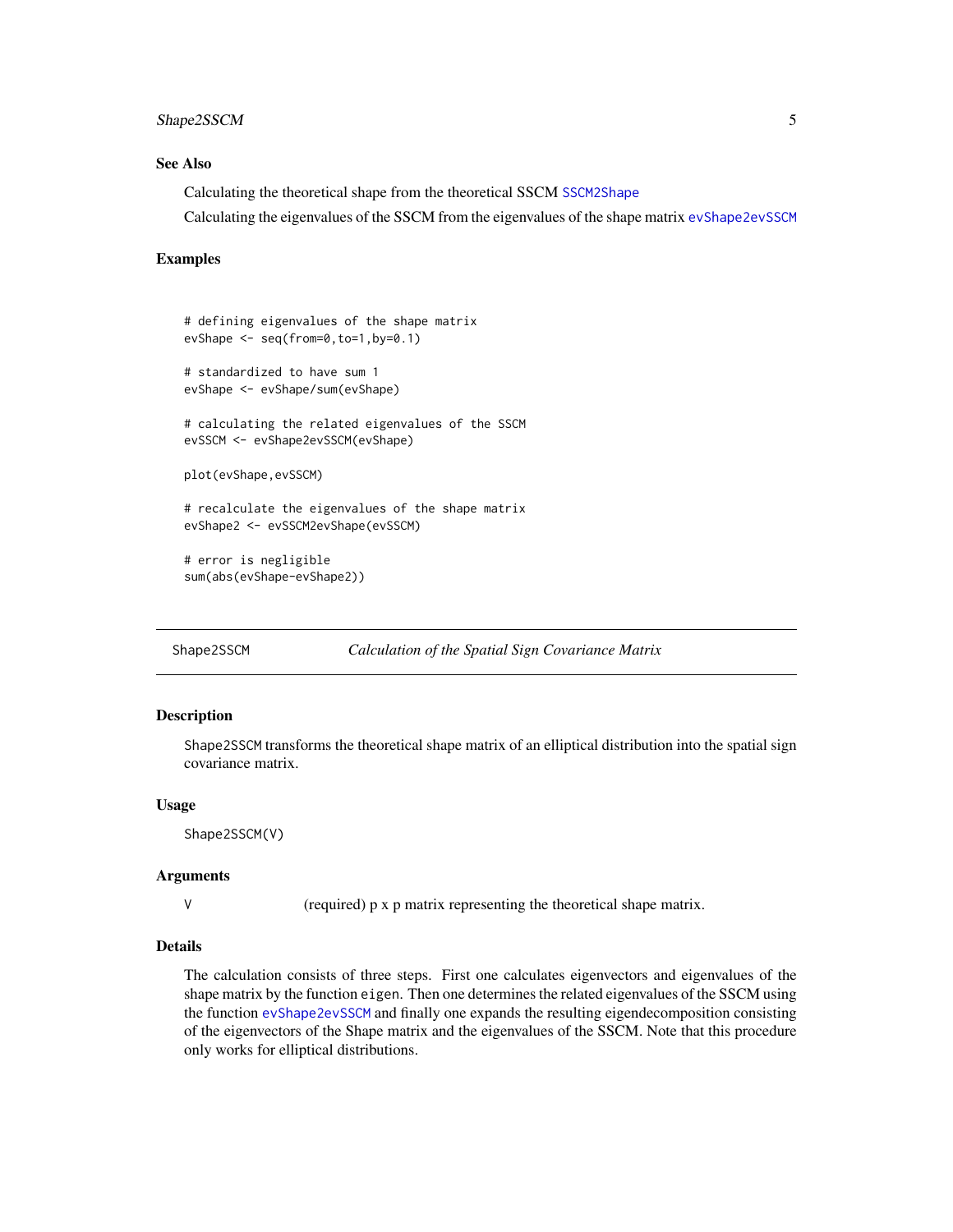<span id="page-5-0"></span>p x p symmetric numerical matrix, representing the spatial sign covariance matrix, which corresponds to the given shape matrix.

### References

Dürre, A., Vogel, D., Fried, R. (2015): Spatial sign correlation, *Journal of Multivariate Analyis*, vol. 135, 89–105. [arvix 1403.7635](http://arxiv.org/abs/1403.7635)

Dürre, A., Tyler, D. E., Vogel, D. (2016): On the eigenvalues of the spatial sign covariance matrix in more than two dimensions, to appear in: *Statistics and Probability Letters*. [arvix 1512.02863](http://arxiv.org/abs/1512.02863)

#### See Also

Calculating the theoretical shape from the theoretical SSCM [SSCM2Shape](#page-5-1)

Calculating the eigenvalues of the SSCM [evShape2evSSCM](#page-1-1)

#### Examples

```
# defining a shape matrix with trace 1
V \leq -\text{matrix}(c(1, 0.8, -0.2, 0.8, 1, 0, -0.2, 0, 1), \text{ncol=3})/3V
# calculating the related SSCM
SSCM <- Shape2SSCM(V)
# recalculate the shape based on the SSCM
V2 <- SSCM2Shape(SSCM)
V<sub>2</sub># error is negligible
sum(abs(V-V2))
```

```
SSCM2Shape Calculation of the shape matrix
```
# Description

SSCM2Shape transforms the spatial sign covariance matrix of an elliptical distribution into its standardized shape matrix.

#### Usage

SSCM2Shape(V,itermax=100,tol=10^(-10))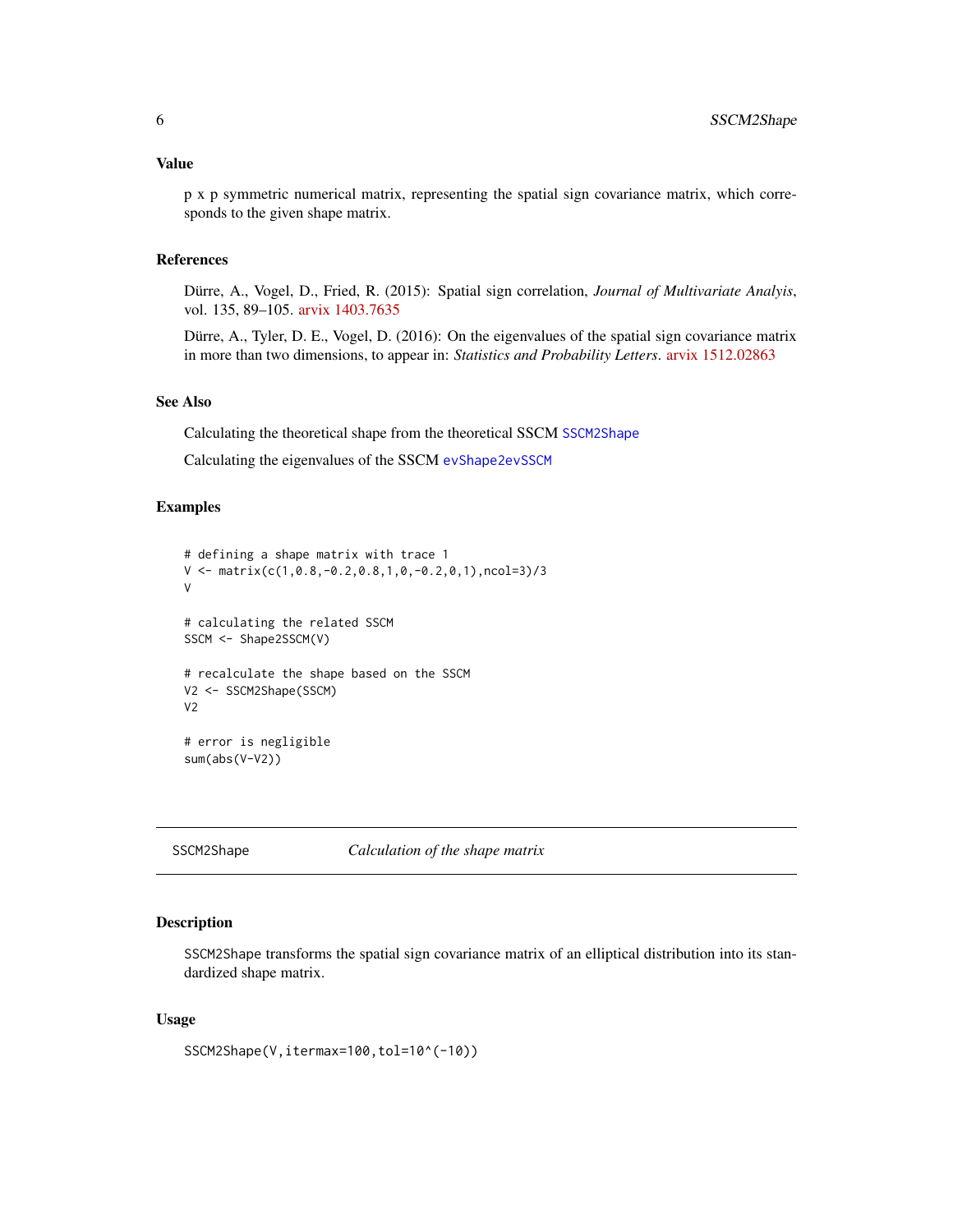# <span id="page-6-0"></span>SSCM2Shape 7

#### Arguments

| V       | (required) p x p matrix representing the theoretical SSCM.                                                                   |
|---------|------------------------------------------------------------------------------------------------------------------------------|
| tol     | (optional) numeric, defines the stopping rule of the approximation procedure,<br>see the help of evSSCM2evShape for details. |
| itermax | (optional) numeric, defines the maximal number of iterations, see the help of<br>evSSCM2evShape for details.                 |

#### Details

The calculation consists of three steps. First one calculates eigenvectors and eigenvalues of the SSCM matrix by the function eigen. Then one determines the eigenvalues of the related Shape matrix using the function [evSSCM2evShape](#page-3-1). Finally one expands the eigendecomposition consisting of the eigenvectors of the SSCM and the eigenvalues of the shape matrix. The resulting shape matrix is standardized to have a trace of 1. Note that this procedure only works for elliptical distributions.

#### Value

p x p symmetric numerical matrix, representing the shape matrix with trace 1, which corresponds to the spatial sign covariance matrix.

#### References

Dürre, A., Vogel, D., Fried, R. (2015): Spatial sign correlation, *Journal of Multivariate Analyis*, vol. 135, 89–105. [arvix 1403.7635](http://arxiv.org/abs/1403.7635)

Dürre, A., Tyler, D. E., Vogel, D. (2016): On the eigenvalues of the spatial sign covariance matrix in more than two dimensions, to appear in: *Statistics and Probability Letters*. [arvix 1512.02863](http://arxiv.org/abs/1512.02863)

#### See Also

Calculating the theoretical shape from the theoretical SSCM [SSCM2Shape](#page-5-1) Calculating the eigenvalues of the SSCM [evShape2evSSCM](#page-1-1)

#### Examples

```
# defining a shape matrix with trace 1
V \leq -\text{matrix}(c(1, 0.8, -0.2, 0.8, 1, 0, -0.2, 0, 1), \text{ncol=3})/3V
# calculating the related SSCM
SSCM <- Shape2SSCM(V)
# recalculate the shape based on the SSCM
V2 <- SSCM2Shape(SSCM)
V2
# error is negligible
sum(abs(V-V2))
```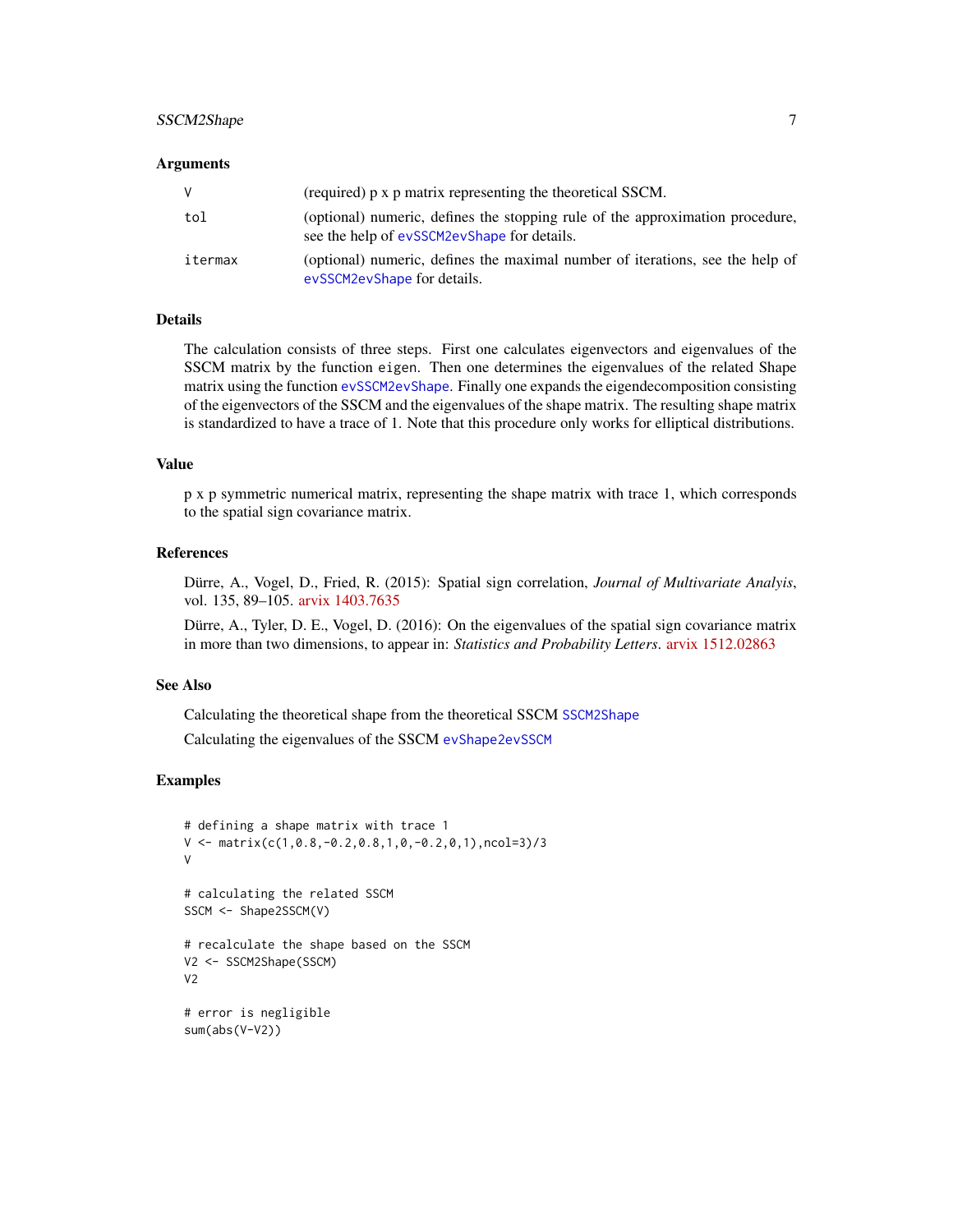<span id="page-7-1"></span><span id="page-7-0"></span>

#### Description

sscor computes a robust correlation matrix estimate based on spatial signs, as described in Dürre et al. (2015).

#### Usage

```
sscor(X, location=c("2dim-median","1dim-median","pdim-median","mean"),
scale=c("mad","Qn","sd"), standardized=TRUE, pdim=FALSE, ...)
```
#### Arguments

| X            | (required) p x n data matrix, number of colums is the dimension p and the num-<br>ber of rows is the number of observations n.                                                                                                                                               |
|--------------|------------------------------------------------------------------------------------------------------------------------------------------------------------------------------------------------------------------------------------------------------------------------------|
| location     | (optional) either a p-dimensional numeric vector specifying the location or a<br>character string indicating the location estimator to be used. Possible values<br>are "2dim-median","1dim-median","pdim-median","mean". The default is<br>"2dim-median". See details below. |
| scale        | (optional) either a p-dimensional numeric vector specifying the p marginal scales<br>or a character string indicating the scale estimator to be used. Possible values<br>are "mad", "Qn", "sd". The default is "mad". See details below.                                     |
| standardized | (optional) logical; indicating whether the data should be standardized by marginal<br>scale estimates prior to computing the spatial sign correlation. The default is<br>TRUE.                                                                                               |
| pdim         | (optional) logical; indicating whether the correlation matrix consists of pairwise<br>correlation estimates or is estimated at once by the p-dimensional spatial sign<br>correlation, see details.                                                                           |
| $\ddots$ .   | (optional) arguments passed to evSSCM2evShape if pdim=TRUE.                                                                                                                                                                                                                  |

#### Details

The spatial sign correlation is a highly robust estimator of the correlation matrix. It is consistent under elliptical distributions for the generalized correlation matrix (derived from the shape matrix instead of the correlation matrix, i.e., it is also defined when second moments are not finite).

There are two possibilities to calculate this matrix, one can either estimate all pairwise correlations by the two-dimensional spatial sign correlation or calculate the whole matrix at once by the pdimensional spatial sign correlation. Both approaches have advantages and disadvantages. The first method should be more robust, especially if only some components of the observations are corrupted. Furthermore the consistency transformation is explicitly known only for the bivariate spatial sign correlation, whereas one has to apply an approximation procedure for the p-dimensional one. Additional argments can be passed to this algorithm using the ... argument, see the help page of [SSCM2Shape](#page-5-1) for details. On the other hand, the p-dimensional spatial sign correlation is more efficient under the normal distribution and always yields a positive semidefinite estimation.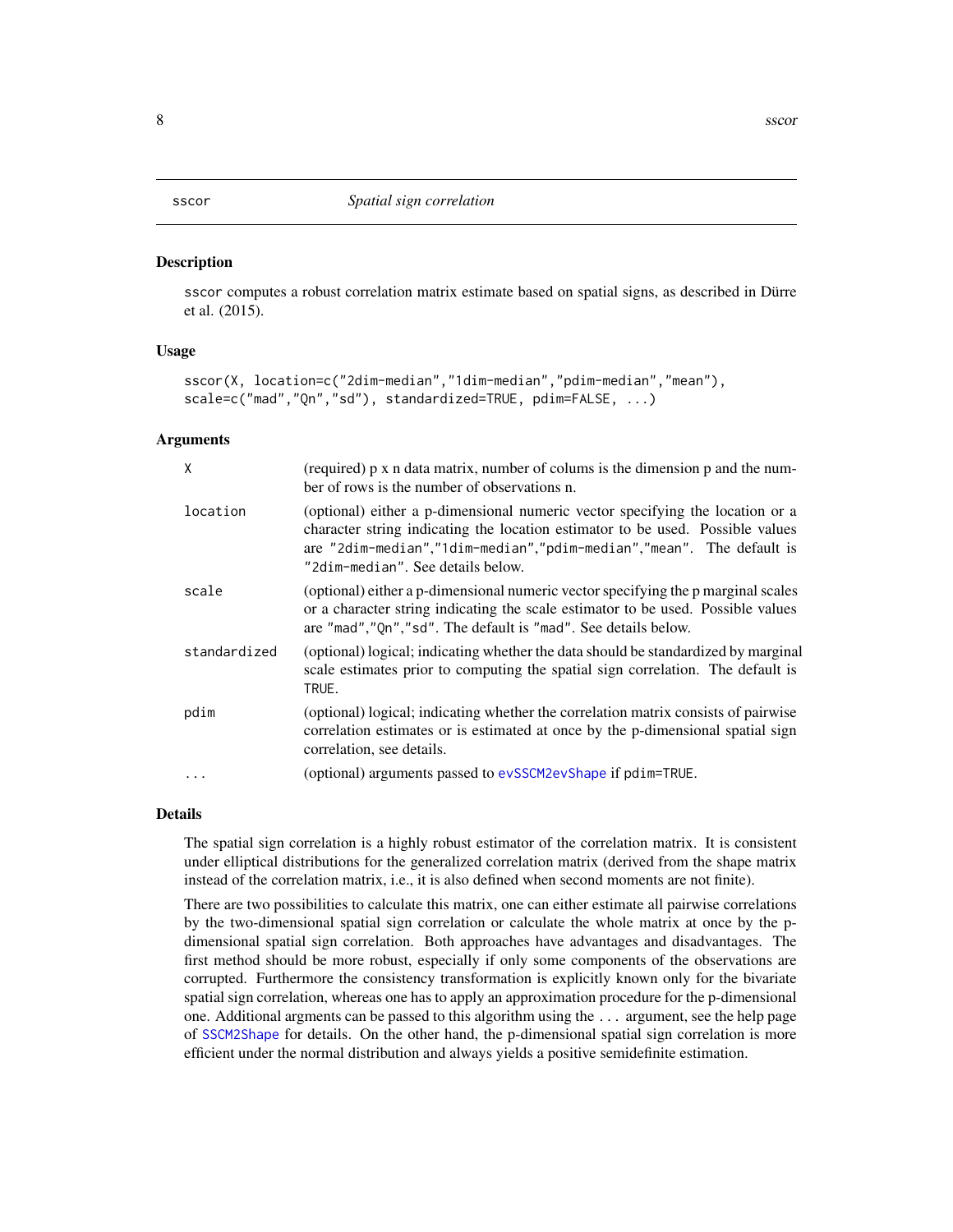#### <span id="page-8-0"></span>sscor 9

The correlation estimator is computed in three steps: the data is standardized marginally, i.e., each variable is divided by a scale estimate. (This step is optional, but recommended, and hence the default.) Then, if pdim=FALSE, for each pair of variables the 2x2 spatial sign covariance matrix (SSCM) is computed, and then from the SSCM a univariate correlation estimate given by the formulas (5) and (6) in Dürre et al. (2015). These pairwise correlation estimates are the off-diagonal elements of the returned matrix estimate. Otherwise, if pdim=TRUE, the pxp SSCM is computed, and then from the SSCM an estimator of the correlation matrix, which is done by the function [SSCM2Shape](#page-5-1), see there for details.

Scale estimation:

The scale estimates may either be computed outside the function sscor and passed on to sscor as a p-variate numeric vector, or they may be computed by sscor, using one of the following options:

"[mad](#page-0-0)": applies mad from the standard package stats. This is the default.

"[Qn](#page-0-0)": applies Qn from the package robustbase.

"sd": applies the standard deviation [sd](#page-0-0).

Standardizing the data is recommended (and is hence done by default), particularly so if the marginal scales largly differ. In this case, estimation without prior marginal standardization may become inefficient.

Location estimation:

The SSCM requires a multivariate location estimate. The location may be computed outside the function sscor and the result passed on to sscor as a p-variate numeric vector. Alternatively it may be computed by sscor, using one of the following options:

"2dim-median": two-dimensional spatial median, individually for every 2x2 SSCM. This is the default if pdim=FALSE.

"1dim-median": the usual, one-dimensional median applied component-wise.

"pdim-median": the p-dimensional spatial median for all variables. This is the default if pdim=TRUE.

"mean": the p-dimensional mean. In light of robustness, it is not recommended to use the mean.

There is no handling of missing values.

#### Value

p x p symmetric numerical matrix, the diagonal entries are 1, the off-diagonal entries are the pairwise spatial sign correlation estimates.

#### References

Dürre, A., Vogel, D., Fried, R. (2015): Spatial sign correlation, *Journal of Multivariate Analyis*, vol. 135, 89–105. [arvix 1403.7635](http://arxiv.org/abs/1403.7635)

Dürre, A., Vogel, D. (2016): Asymptotics of the two-stage spatial sign correlation, *Journal of Multivariate Analyis*, vol. 144, 54–67. [arxiv 1506.02578](http://arxiv.org/abs/1506.02578)

#### See Also

Ordinary, non-robust correlation matrix: [cor](#page-0-0).

A number of other robust correlation estimators are provided by the package rrcov.

Testing for spatial sign correlation: [sscor.test](#page-9-1).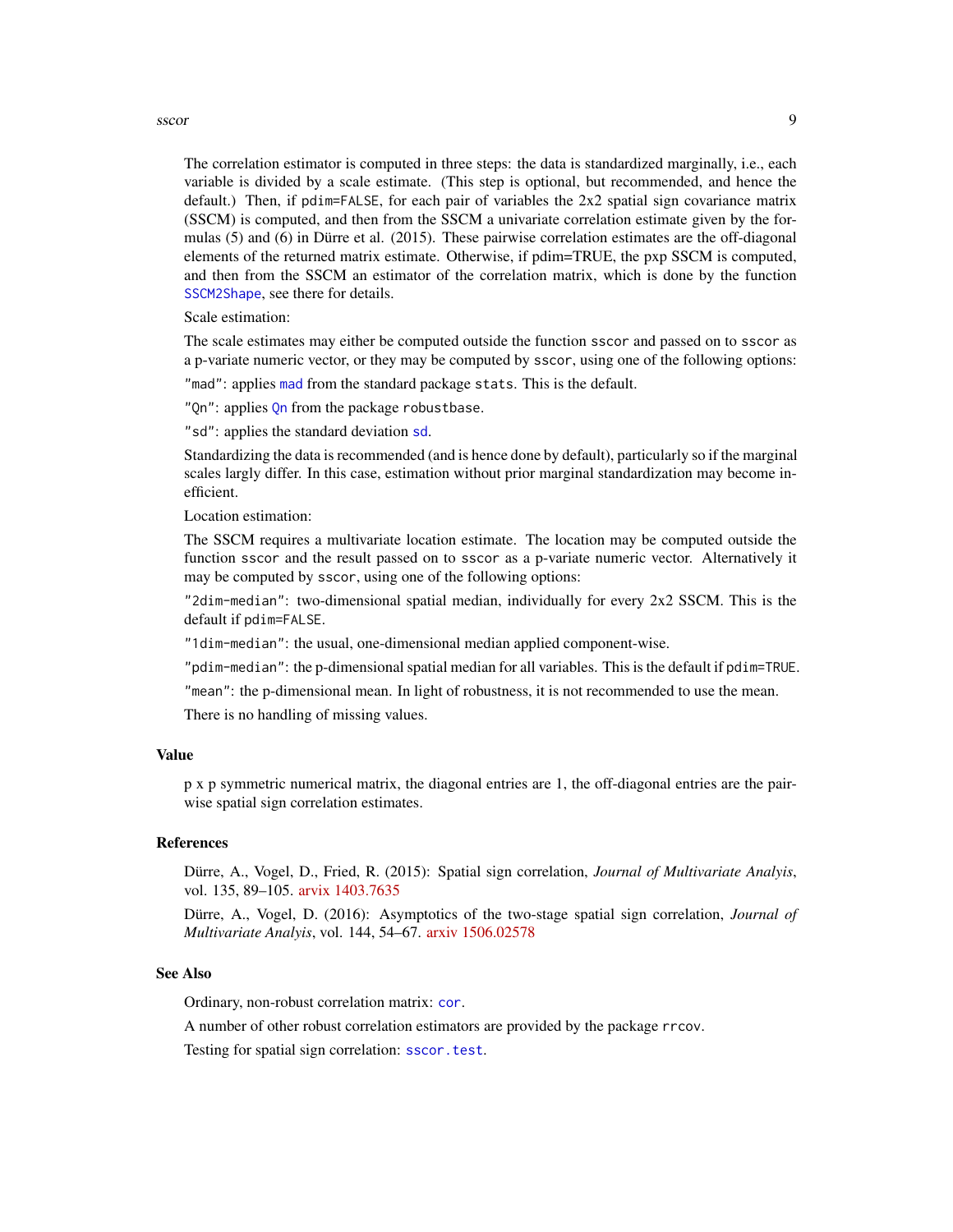### Examples

```
set.seed(5)
X \leftarrow \text{cbind}(\text{rnorm}(25), \text{rnorm}(25))# X is a 25x2 matrix
# cor() and sscor() behave similar under normality
sscor(X)
cor(X)
# but behave differently in the presence of outliers.
X[1, ] \leftarrow c(10, 10)sscor(X)
cor(X)
```
<span id="page-9-1"></span>sscor.test *Correlation test based on spatial signs*

#### Description

Robust one-sample test and confidence interval for the correlation coefficient.

#### Usage

```
sscor.test(x, y, rho0=0, alternative=c("two.sided","less","greater"),
conf.level=0.95, ...)
```
#### **Arguments**

| X, Y        | (required) numeric vectors of observations, must have the same length.                                                                                     |
|-------------|------------------------------------------------------------------------------------------------------------------------------------------------------------|
| rho0        | (optional) correlation coefficient under the null hypothesis. The default is 0.                                                                            |
| alternative | (optional) character string indicating the type of alternative to be tested. Must<br>be one of "two.sided", "less", "greater". The default is "two-sided". |
| conf.level  | (optional) confidence level. The default is 0.95.                                                                                                          |
| $\ddots$    | optional arguments passed to sscor (such as location and scale estimates to be<br>used).                                                                   |

#### Details

The test is based on the spatial sign correlation (Dürre et al. 2015), which is a highly robust correlation estimator, consistent for the generalized correlation coefficient under ellipticity. The confidence interval and the p-value are based on the asymptotic distribution after a variance-stabilizing transformation similar to Fisher's z-transform. They provide accurate approximations also for very small samples (Dürre and Vogel, 2015). The test is furthermore distribution-free within the elliptical model. It has, e.g., the same power at the elliptical Cauchy distribution as at the multivariate Gaussian distribution.

<span id="page-9-0"></span>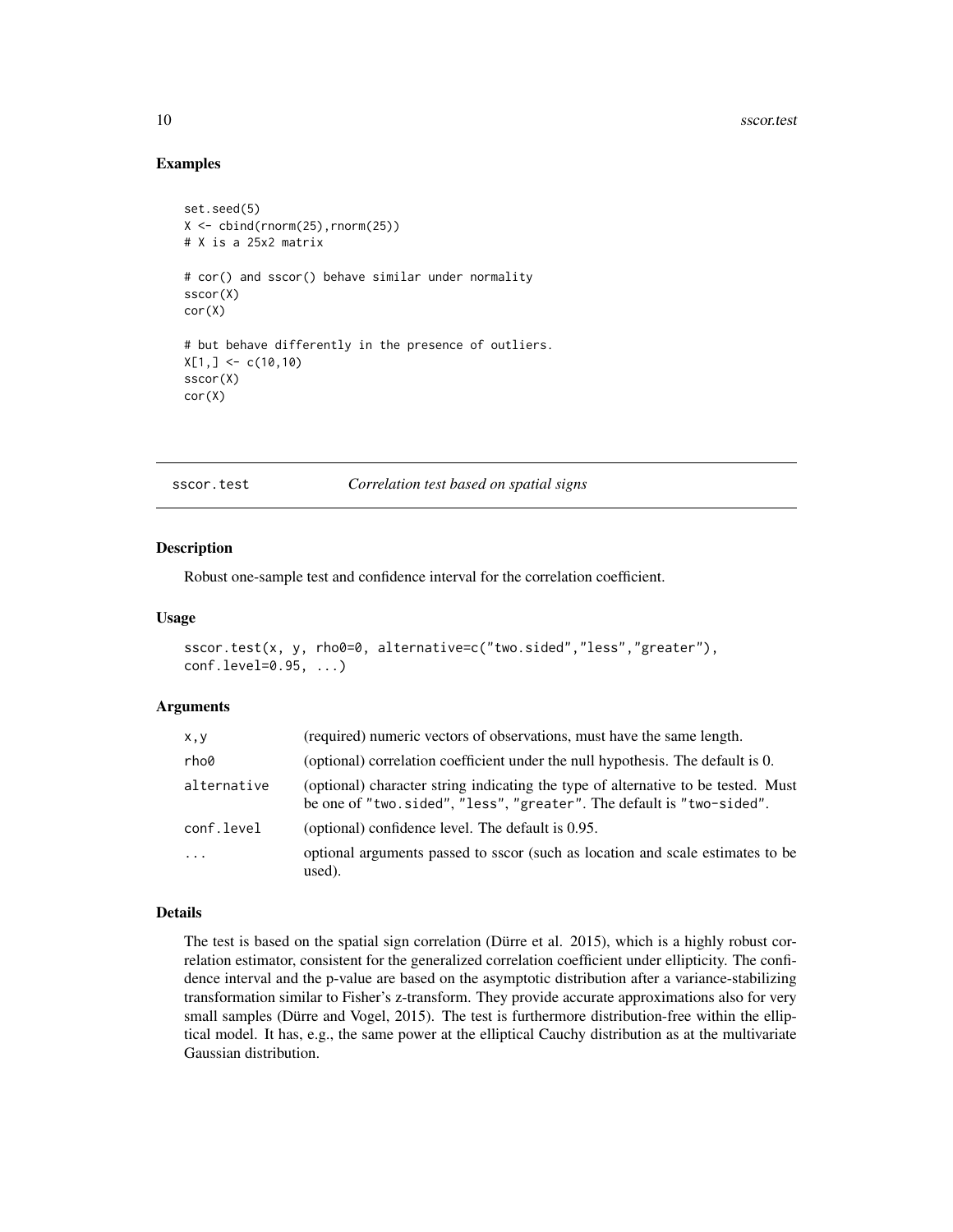#### <span id="page-10-0"></span>sscor.test 11

### Value

A list with class "htest" containing the following values (similar to the output of cor.test):

| statistic   | the value of the test statistic. Under the null, the test statistic is (asymptotically)<br>standard normal.                      |
|-------------|----------------------------------------------------------------------------------------------------------------------------------|
| p.value     | the p-value of the test.                                                                                                         |
| estimate    | the estimated spatial sign correlation.                                                                                          |
| null.value  | the true correlation under the null hypothesis.                                                                                  |
| alternative | a character string describing the alternative hypothesis.                                                                        |
| method      | a characters string indicating the choosen correlation estimator. Currently only<br>the spatial sign correlation is implemented. |
| data.name   | a character giving the names of the data.                                                                                        |
| conf.int    | confidence interval for the correlation coefficient.                                                                             |

# References

Dürre, A., Vogel, D., Fried, R. (2015): Spatial sign correlation, *Journal of Multivariate Analyis*, vol. 135, 89–105. [arvix 1403.7635](http://arxiv.org/abs/1403.7635)

Dürre, A., Vogel, D. (2015): Asymptotics of the two-stage spatial sign correlation, preprint. [arxiv](http://arxiv.org/abs/1506.02578) [1506.02578](http://arxiv.org/abs/1506.02578)

# See Also

Classical correlation testing: [cor.test](#page-0-0).

For more information on the spatial sign correlation: [sscor](#page-7-1).

# Examples

```
set.seed(5)
require(mvtnorm)
# create bivariate shape matrix with correlation 0.5
sigma <- matrix(c(1,0.5,0.5,1),ncol=2)
# under normality, both tests behave similarly
data <- rmvnorm(100,c(0,0),sigma)
x \leftarrow \text{data}[, 1]y \leftarrow data[, 2]sscor.test(x,y)
cor.test(x,y)
# sscor.test also works at a Cauchy distribution
data <- rmvt(100,diag(1,2), df=1)
x \leftarrow \text{data[, 1]}y \leftarrow data[, 2]
```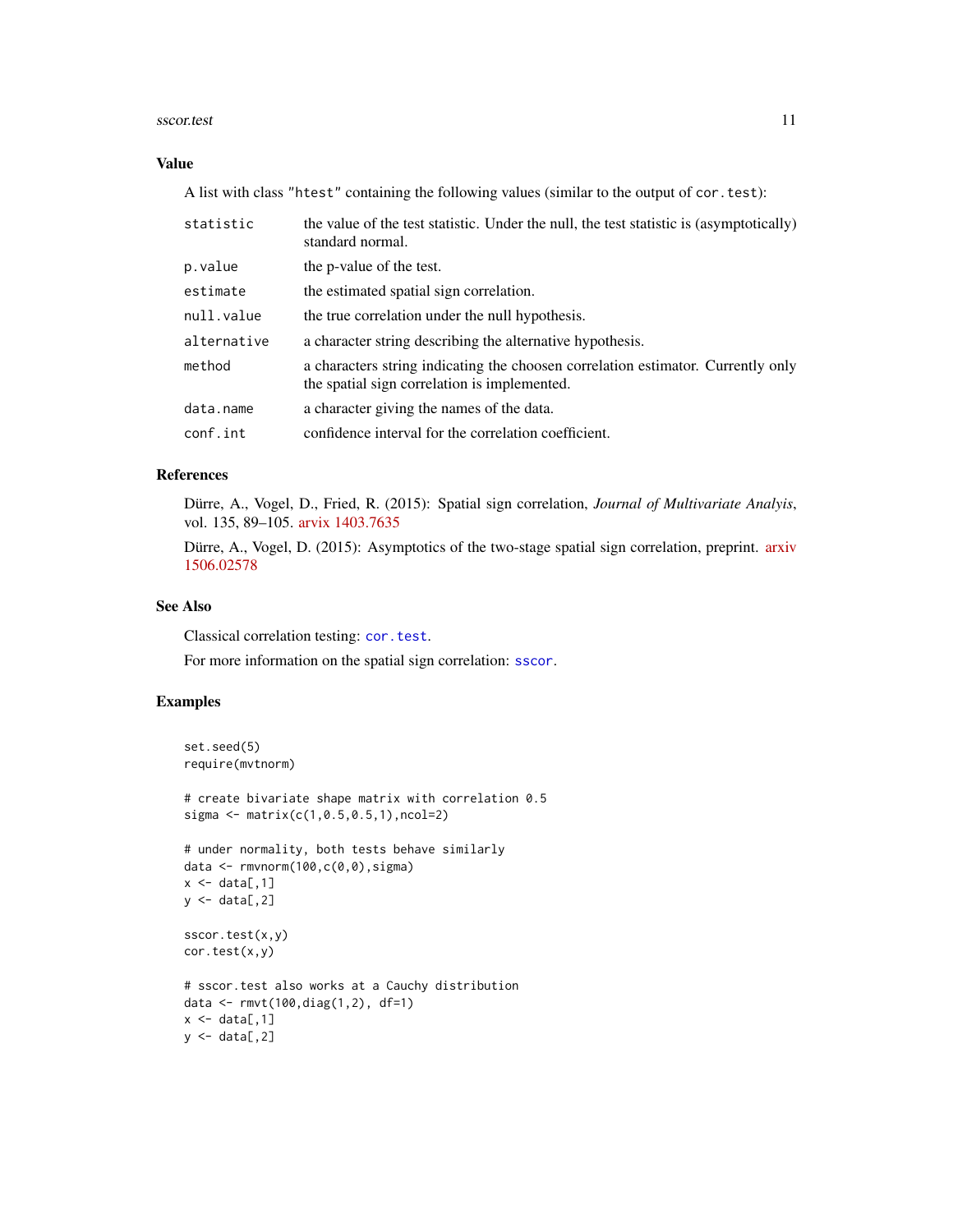12 sscor.test

sscor.test(x,y) cor.test(x,y)